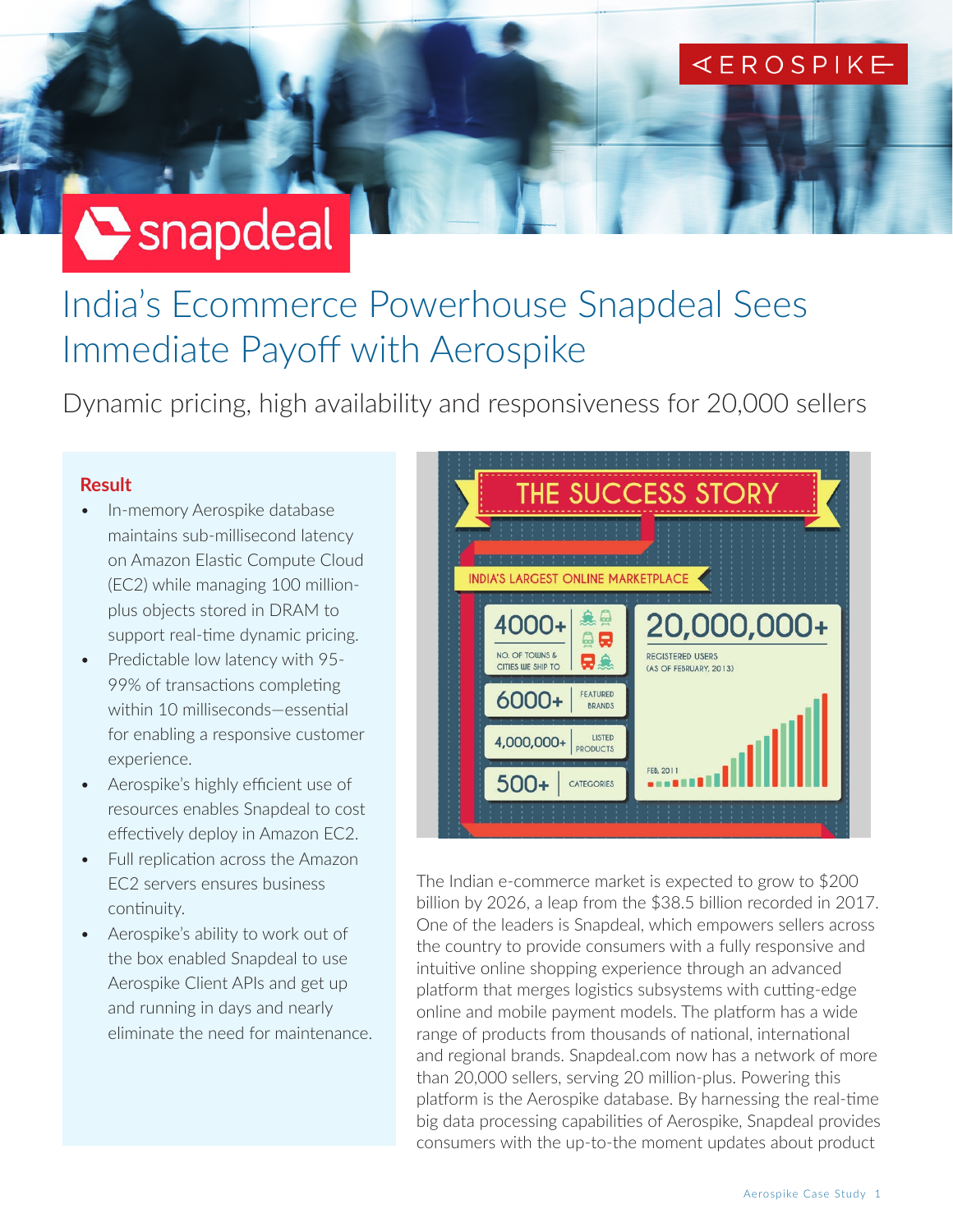

availability, pricing, and seller ratings to help make buying decisions informed and convenient.

#### **The Demands of Dynamic Updates**

Snapdeal's business and platform model is anchored by an innovative system enabling sellers to list their products, manage inventory and make pricing changes in real time while shoppers can review and rate sellers on issues such as shipping, delivery and returns.

But challenges on how to maintain their platform's real-time performance as the business scaled up 200 times in arose. Sellers need to push their updates in real-time, and consumers demand a highly responsive online experience. With every page click, Snapdeal combines the updates from shoppers and sellers to display the most relevant products, as well as rankings for all the sellers that are offering the product by price, delivery time, and customer satisfaction.

#### **Growing Pains**

To support its inventory and pricing system, Snapdeal initially deployed MongoDB NoSQL database servers with data in DRAM as a cache in front of MySQL. The Snapdeal application used write-through techniques to update information first in MySQL and then in MongoDB, and it processed reads from MongoDB. However, as the business scaled and more sellers made price adjustments on more products, the MongoDB response times shot up from 5 milliseconds to over a second compromising the consumers' shopping experience and leading to lost revenue opportunities. Worse, price changes were not always reflected in real-time.

*"We were up and running with Aerospike in a matter of days. It was extremely easy. There has been no need for maintenance with the Aerospike database; it just works out of the box."*

Snapdeal Vice President of Engineering

#### **Why Aerospike**

Snapdeal wanted a technology solution that could affordably scale as the business expanded. Notably, operational efficiencies directly impact profits. It would require a high-throughput, low-latency system that could scale from 2 million to 150 million records, from 10,000 to 30,000 reads per second and from 30 to 500 writes per second. It also was seeking a technology solution that could affordably scale as the business expanded and did not want to use an expensive clustered relational database management system (RDBMS).

For Snapdeal, the Aerospike in-memory NoSQL database provided several advantages over others. Most of the systems reviewed by Snapdeal engineers failed to meet at least one of the criteria:

- The existing MongoDB solution lacked predictable response times under high write loads, sharding was complex, and hardware requirements for scaling were cost prohibitive.
- Clustered RDBMS databases and the Terracotta BigMemory Max caching technology were too expensive.
- Redis did not have server-side distribution mechanism at that point of time.
- Amazon Memcache and Amazon DynamoDB did not deliver predictable low latency.
- Couchbase replicas could only be used as backup copies, not to distribute load. Moreover, it required twice the number of servers as Aerospike for the same throughput.

Aerospike performed with predictable low latency with 95-99% of transactions completing within 10 milliseconds—essential for enabling a responsive customer experience. Second, Aerospike had the highest throughput. Third, Aerospike delivered the highest price/performance—offering the lowest cost solution in terms of both hardware requirements and ease of operations.